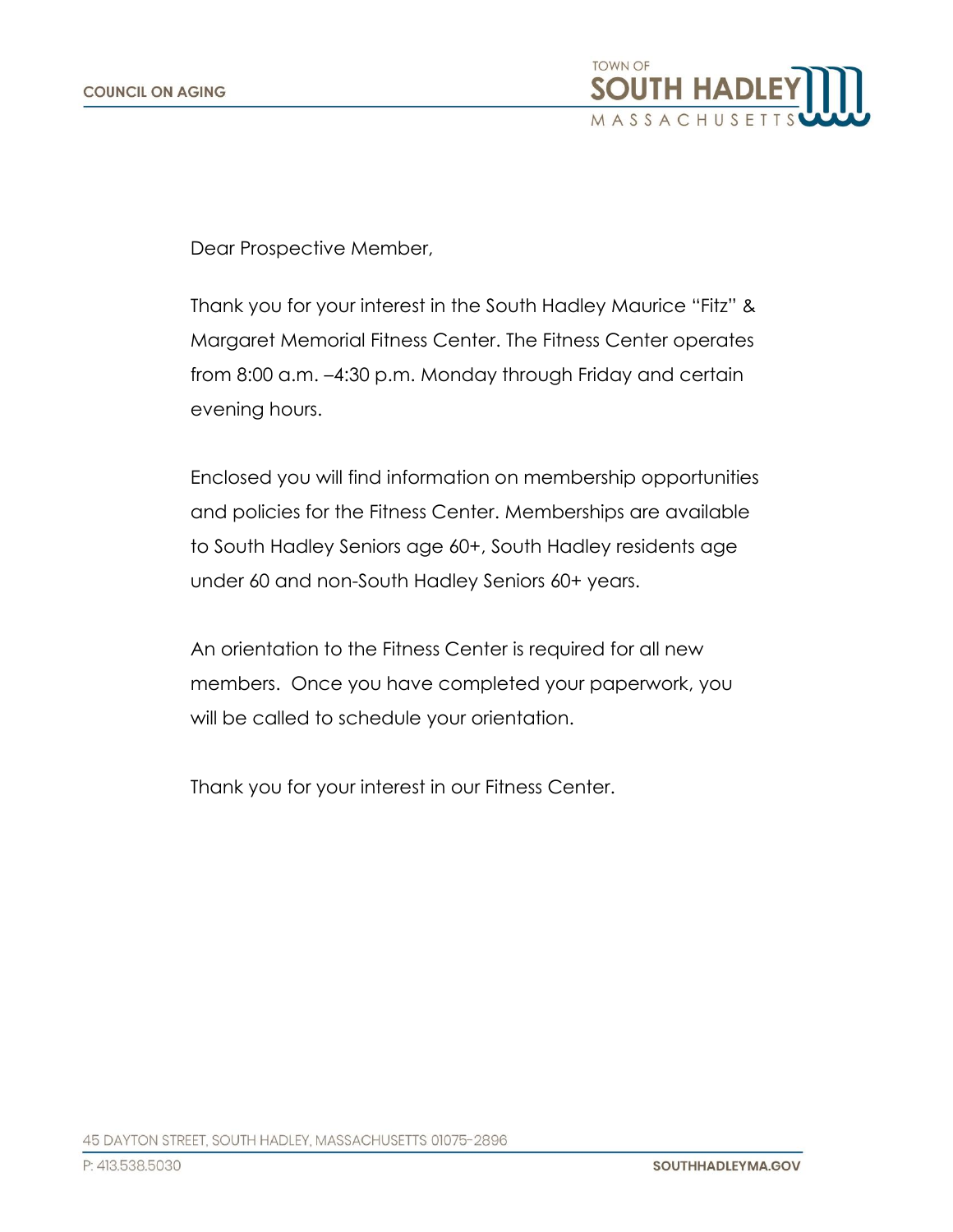

# **South Hadley Senior Fitness Center Rules**

- 1. Carefully read and complete all forms. Please note that the Senior Center operates as a Fitness Center and not as a Rehabilitation Center.
- 2. Members will have an orientation based on their physician-approved equipment.
- 3. Return completed forms to the Senior Center. Please keep informational forms for your files.
- 4. If all forms are complete, including the Physician's form, you will receive a phone call from the Senior Center to schedule an orientation appointment. If we receive your physician's form by mail or email, we will contact you to let you know.
- 5. Membership is free for South Hadley Residents.
- 6. Non-residents and persons less than 60 years old pay \$15.00/ month, due on the 1st of the month. If joining on the 15<sup>th</sup> of the month or after, pay \$8.00.
- 7. **A Senior Center scan card is required to sign in.** Please request a scan card at the reception desk. Your orientation will last 30 -60 minutes. Feel free to ask questions!
- 8. There is a Council on Aging staff person available for *limited* hours on most days for orientations and review. However, there will not be a staff member supervising the fitness center at all times.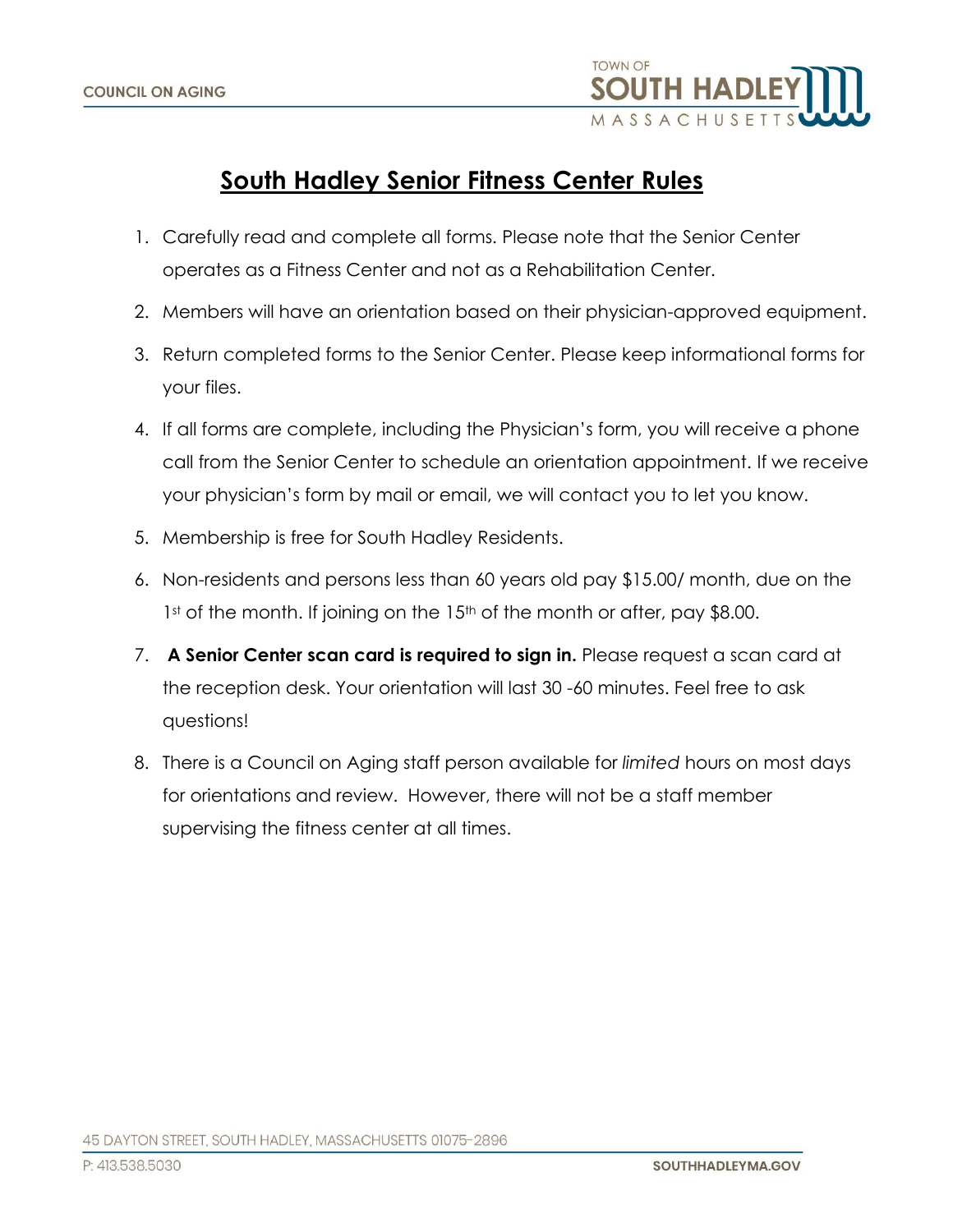

## **Maurice "Fitz" & Margaret Fitzgerald Memorial Fitness Center Cardio Equipment**

All cardio equipment is outfitted with integrated contact heart rate monitors. Large easy to read monitors deliver various options including time, speed, distance, calories, and target heart rate.

**Treadmill Elliptical**





 **Upright Bike** 





 **Recumbent Bike Recumbent Elliptical**

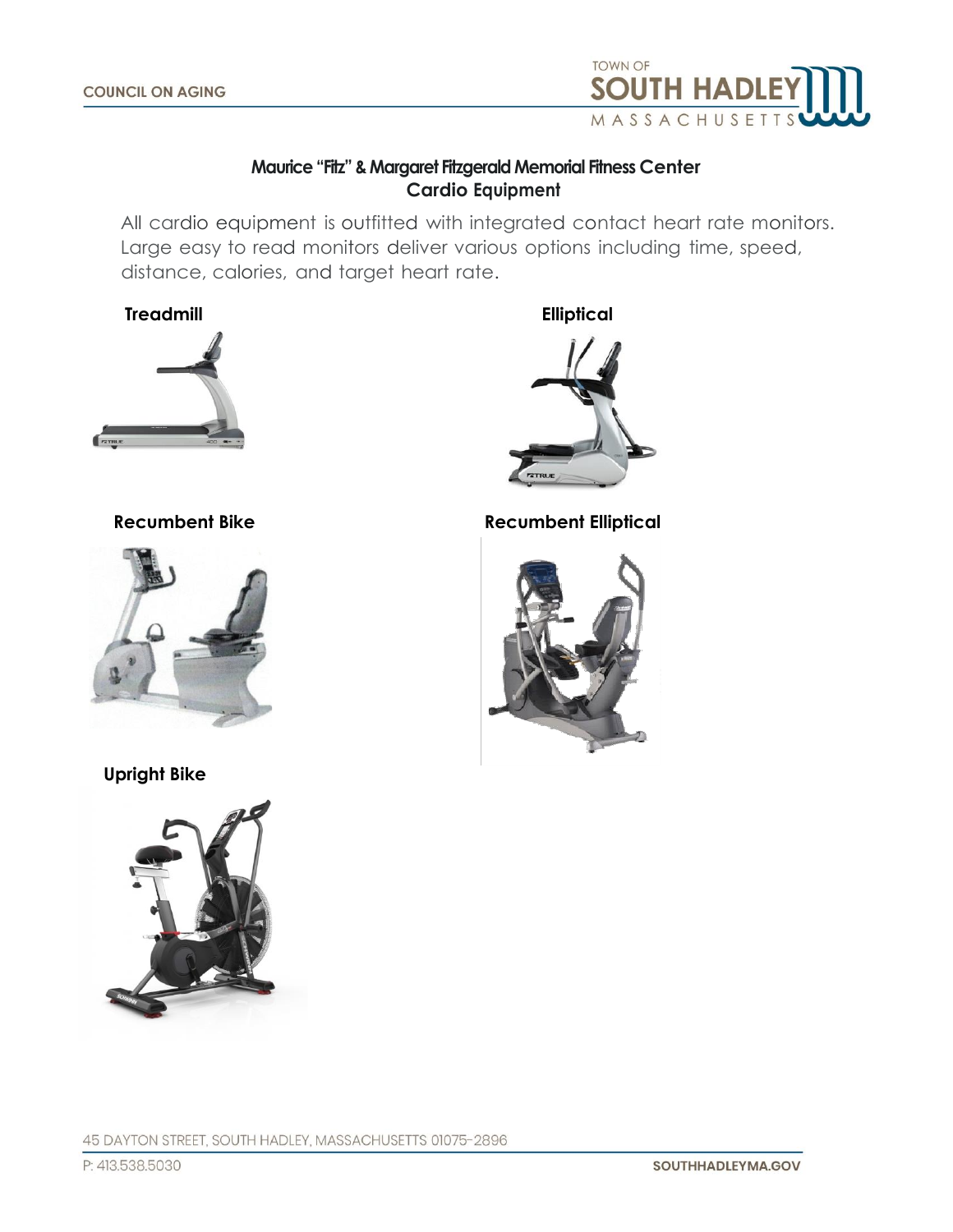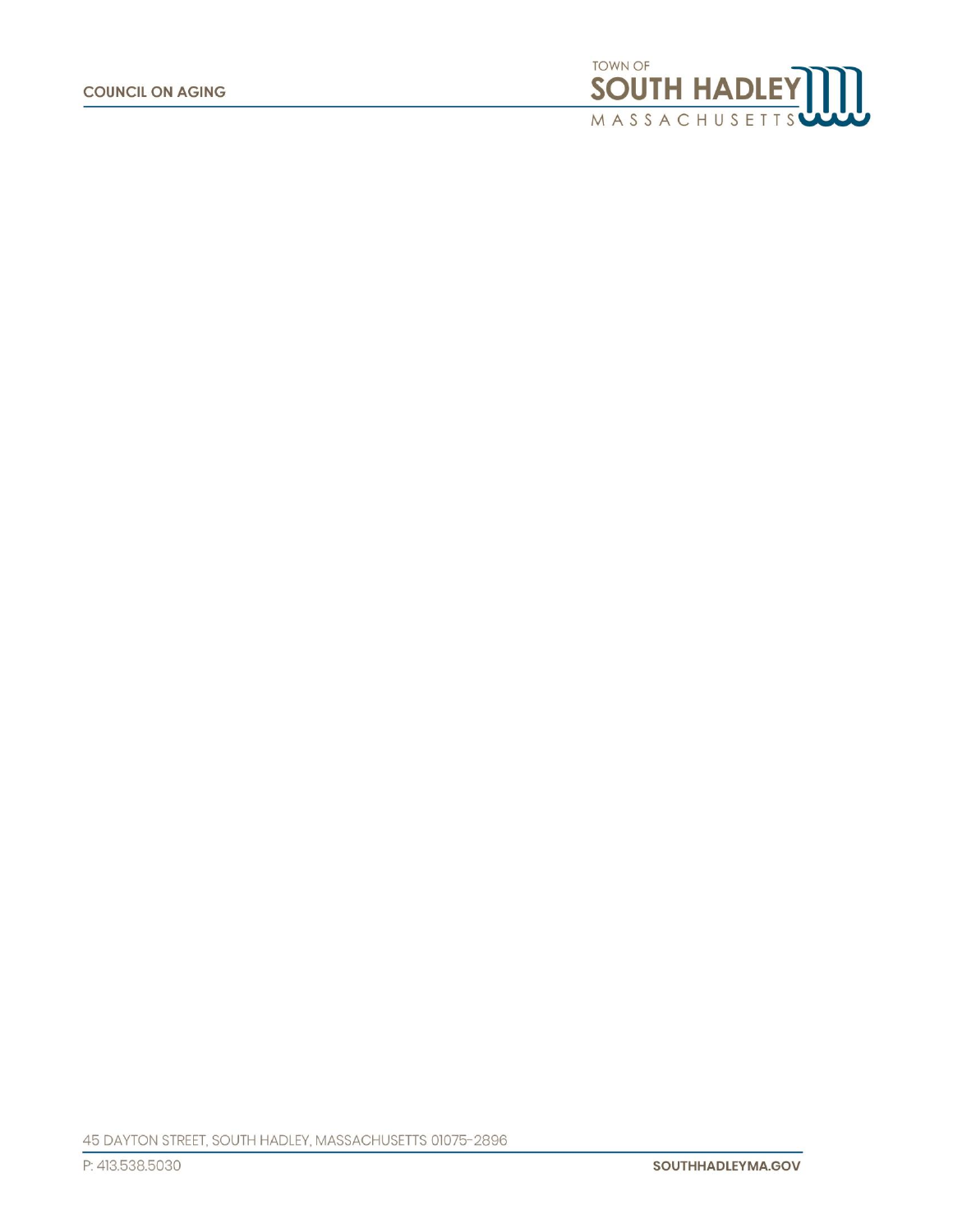

## **Health Questionnaire**

This information is confidential and will be used only by appropriate COA staff

| Address:________________________________City, State and zip______________________ |                                |  |
|-----------------------------------------------------------------------------------|--------------------------------|--|
|                                                                                   |                                |  |
|                                                                                   |                                |  |
|                                                                                   | Phone: ______________________  |  |
|                                                                                   | Phone: _______________________ |  |

## **Informed Consent for Fitness Center**

To the best of my knowledge, I am healthy and able to use cardio equipment. I understand and confirm that I will choose the level of activity that will not harm me.

I hereby release the SHCOA, City of South Hadley, its agencies and its officers, employees or agents from any liability for my personal injury or otherwise, arising out of or in any way connected to my participation in this exercise program.

Signature: \_\_\_\_\_\_\_\_\_\_\_\_\_\_\_\_\_\_\_\_\_\_\_\_\_\_\_\_\_\_\_\_\_\_\_\_\_\_ Date: \_\_\_\_\_\_\_\_\_\_\_\_\_\_\_\_\_\_

Printed name: \_\_\_\_\_\_\_\_\_\_\_\_\_\_\_\_\_\_\_\_\_\_\_\_\_\_\_\_\_\_\_\_\_\_\_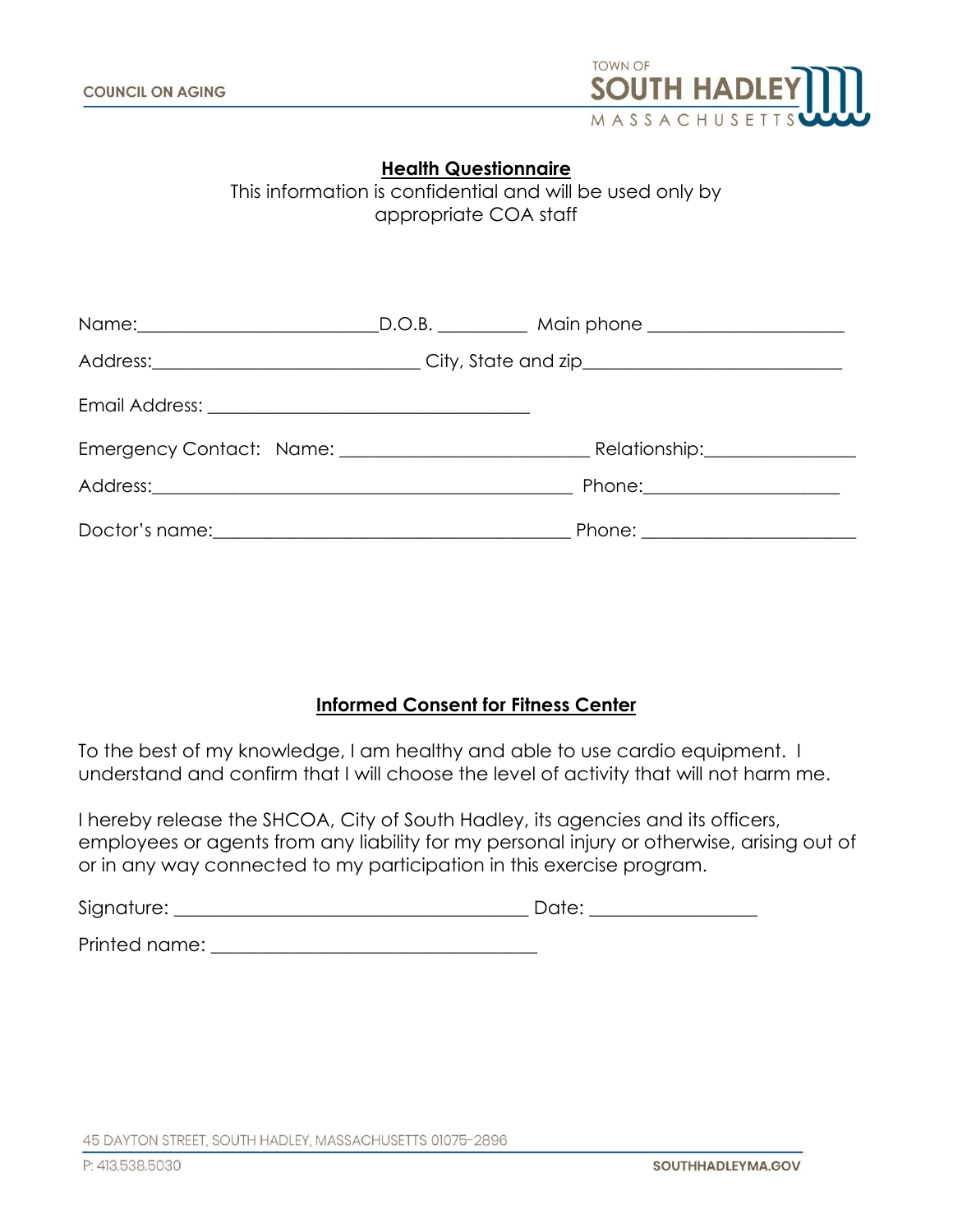

### *Maurice "Fitz" & Margaret Fitzgerald Memorial Fitness Center Policies and Agreements*

- Members must obtain a Senior Center scan card to sign in and schedule an appointment for an orientation to the Fitness Center and the 9 pieces of strength training and cardio equipment.
- If you have been a previous member of the Fitness Center but it has been over 2 months since you have participated, you must submit new forms:
	- --Fitness Center Policies & Agreement
	- --Participant's Agreement with the City of South Hadley
	- --Health Questionnaire
	- --Informed consent
	- --Physician's authorization
- Please refrain from wearing strongly scented lotions, colognes or aftershaves in the Fitness Center.
- **Clean, appropriate footwear is to be worn during exercise. The shoes you wear to the Senior Center should not be worn in the Fitness Center. Athletic shoes are required. No boots or open toe or back shoes are allowed. This is a year-round requirement.**
- The SHCOA is not responsible for members' personal possessions such as wallets, keys or jewelry. Please leave valuables at home.
- Beverages must be in a closed plastic container only. Food products are not allowed in the Fitness Center.
- Members are responsible for wiping down equipment after use. Towels and cleaners will be provided.
- **Members should be flexible with their exercise routine. Cardio equipment such as the bicycles, treadmills, elliptical trainers and ergometers should not be used for more than the default time (20 minutes) during peak Fitness Center hours. Peak hours are considered to be, but not limited to, Mon., Wed., and Fri. from 8:15am to 11:00am. If you are waiting for a cardio machine, let the person using it know you are waiting for it. Members who willingly monopolize cardio equipment may have their membership revoked.**
- Non-payment or non- renewal means a participant does not have access to the Fitness Center.
- Personal trainers, physical or occupational therapists are not permitted to accompany a member in the Fitness Center.

#### **By signing below I agree to abide by the above policies for the Maurice 'Fitz" & Margaret Fitzgerald Memorial Fitness Center.**

Signature\_\_\_\_\_\_\_\_\_\_\_\_\_\_\_\_\_\_\_\_\_\_\_\_\_\_\_\_\_\_\_\_\_\_\_\_\_\_\_\_\_\_\_ Date\_\_\_\_\_\_\_\_\_\_\_\_\_\_\_\_\_\_\_\_

Print Name \_\_\_\_\_\_\_\_\_\_\_\_\_\_\_\_\_\_\_\_\_\_\_\_\_\_\_\_\_\_\_\_\_\_\_\_\_\_